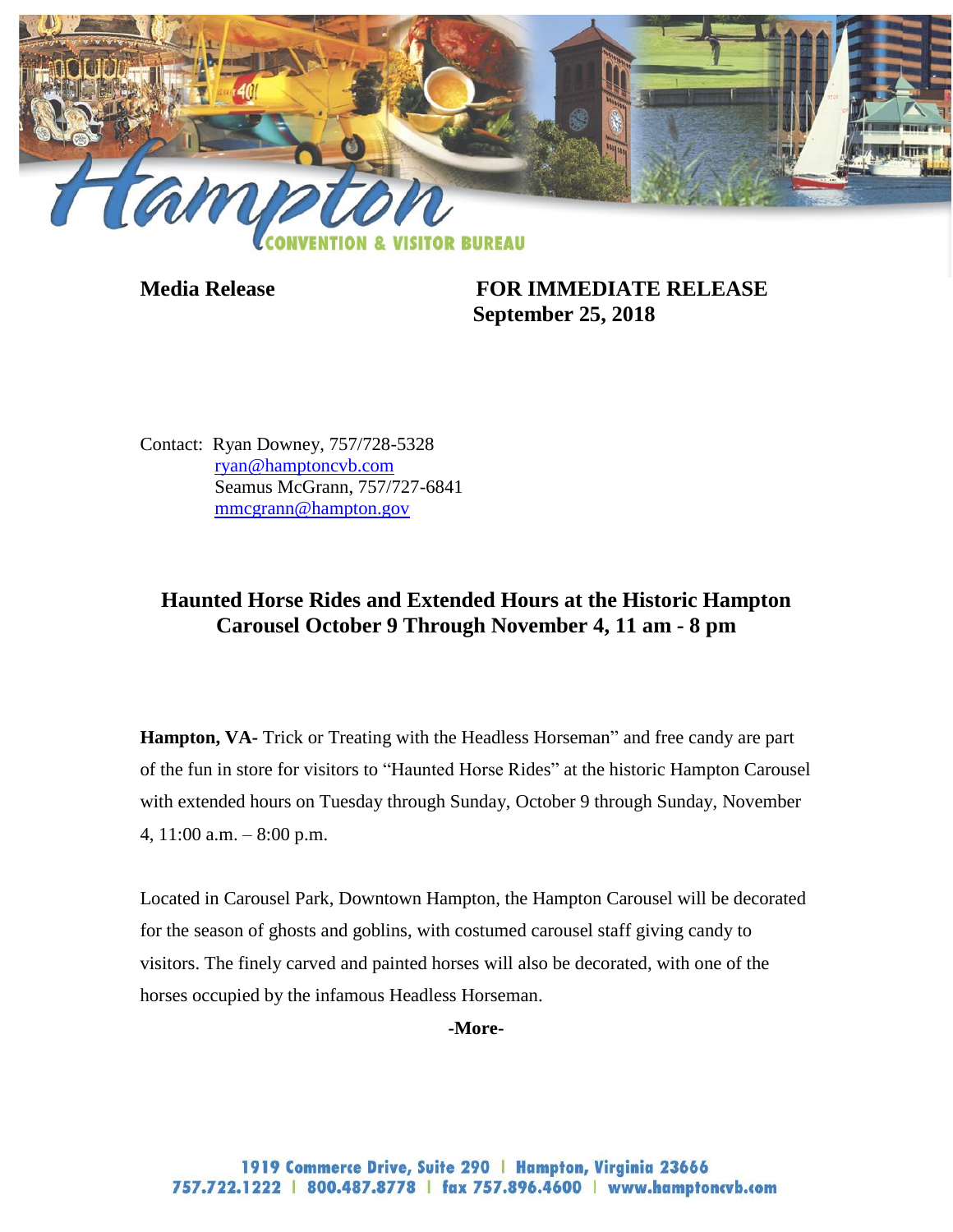## **Haunted Horse Rides and Extended Hours at the Historic Hampton Carousel October 9 Through November 4, 11 am - 8 pm- Page 2**

Entry to the carousel pavilion and Halloween candy are free. Rides on the carousel are just \$1.00.

## **Hampton Carousel**

Built in 1920, the carousel is completely restored to its original beauty and housed in its own weather-protected pavilion on the city's downtown waterfront. It is one of only 170 antique wooden merry-go-rounds still existing in the U.S. Hand crafted by the Philadelphia Toboggan Company for the Buckroe Beach Amusement Park, Hampton's Carousel is a whirling tribute to the skill of its creators.

After untold numbers of young and old enjoyed the carousel over its 65-year tenure, it was put in storage with the closure of Buckroe Beach Amusement Park in the mid-1980s. It was moved and restored at its current location in Carousel Park on Settlers Landing Road in Downtown Hampton in 1991. It still boasts its original mirrors and oil paintings, as well as 48 intricately decorated horses. Rising and falling to the strains of the original band organ, many of these carousel horses are so finely carved that the veins in their necks and legs are visible. Special hours are available for groups or special occasions.

The carousel will resume winter operating hours (10:00 a.m. -5:00 p.m., Tuesday-Sunday) November 1 through December 30. Closed Monday. The carousel will close December 31 and reopen for the season on April 2, 2019.

The Hampton Carousel is located at 602 Settlers Landing Rd. Tickets on sale at the Hampton History Museum and at the Hampton Carousel. For more information, dial 757/727-1102.

Partially bordered by the Hampton Roads harbor and Chesapeake Bay, Hampton, with

#### **-More-**